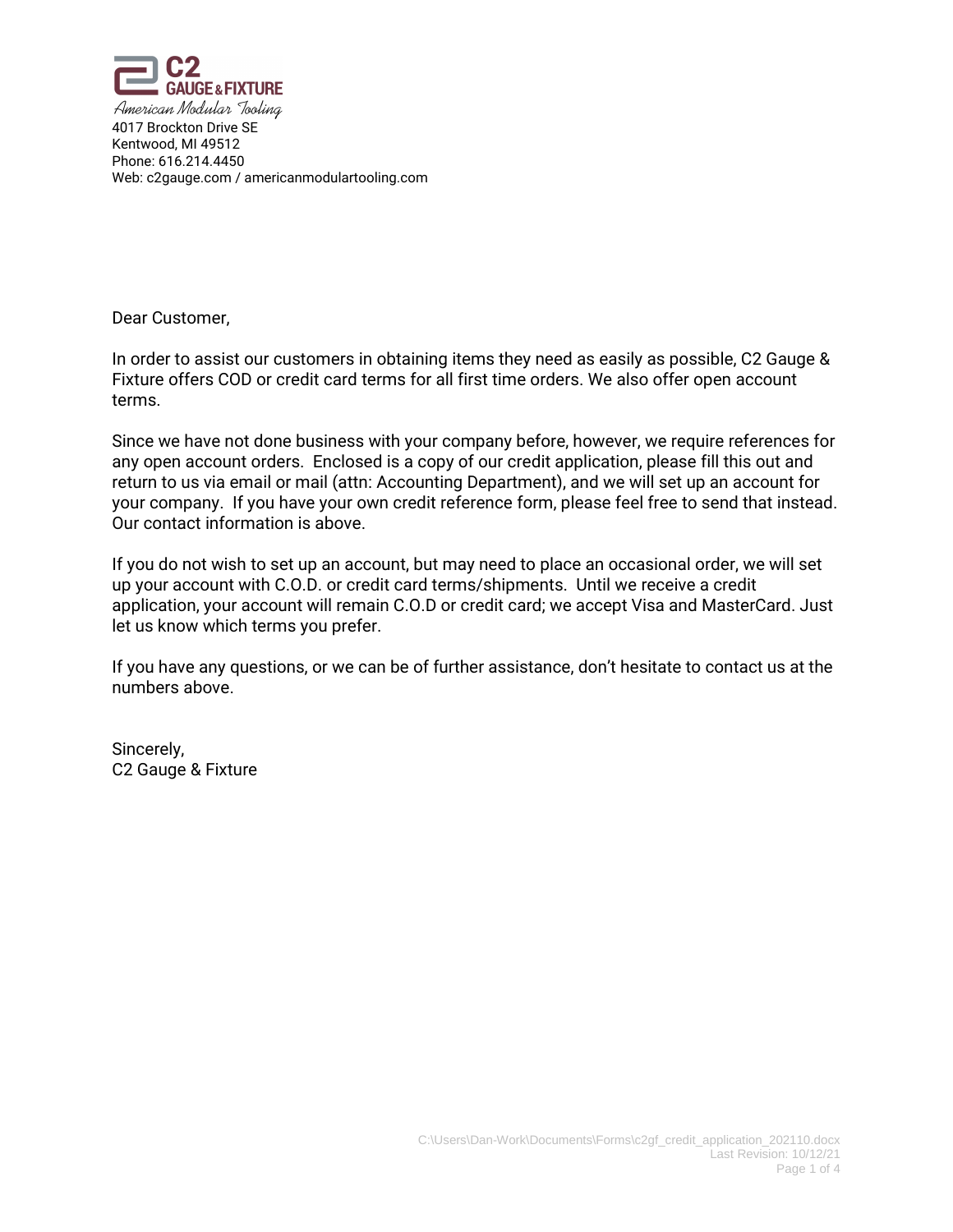

## *Customer Application for Credit*

| Company Name            |                           |                      |             |       |
|-------------------------|---------------------------|----------------------|-------------|-------|
| <b>Business Address</b> |                           |                      |             |       |
|                         |                           |                      |             |       |
|                         |                           |                      |             |       |
| <b>Mailing Address</b>  |                           |                      |             |       |
| (if different)          |                           |                      |             |       |
|                         |                           |                      |             |       |
| <b>Phone Number</b>     |                           | Fax Number           |             |       |
| Web Site                |                           | <b>Email Address</b> |             |       |
|                         |                           |                      |             |       |
| Type of Business        |                           |                      |             |       |
| <b>Year Started</b>     | Years at present location |                      |             |       |
| Type of Organization    | Private Corp.             |                      | Partnership |       |
|                         | Public Corp.              |                      | Individual  |       |
| <b>Officers</b>         |                           |                      |             |       |
| <b>Name</b>             | Position                  |                      | Phone       | Email |
|                         |                           |                      |             |       |
|                         |                           |                      |             |       |
|                         |                           |                      |             |       |

Continued on next page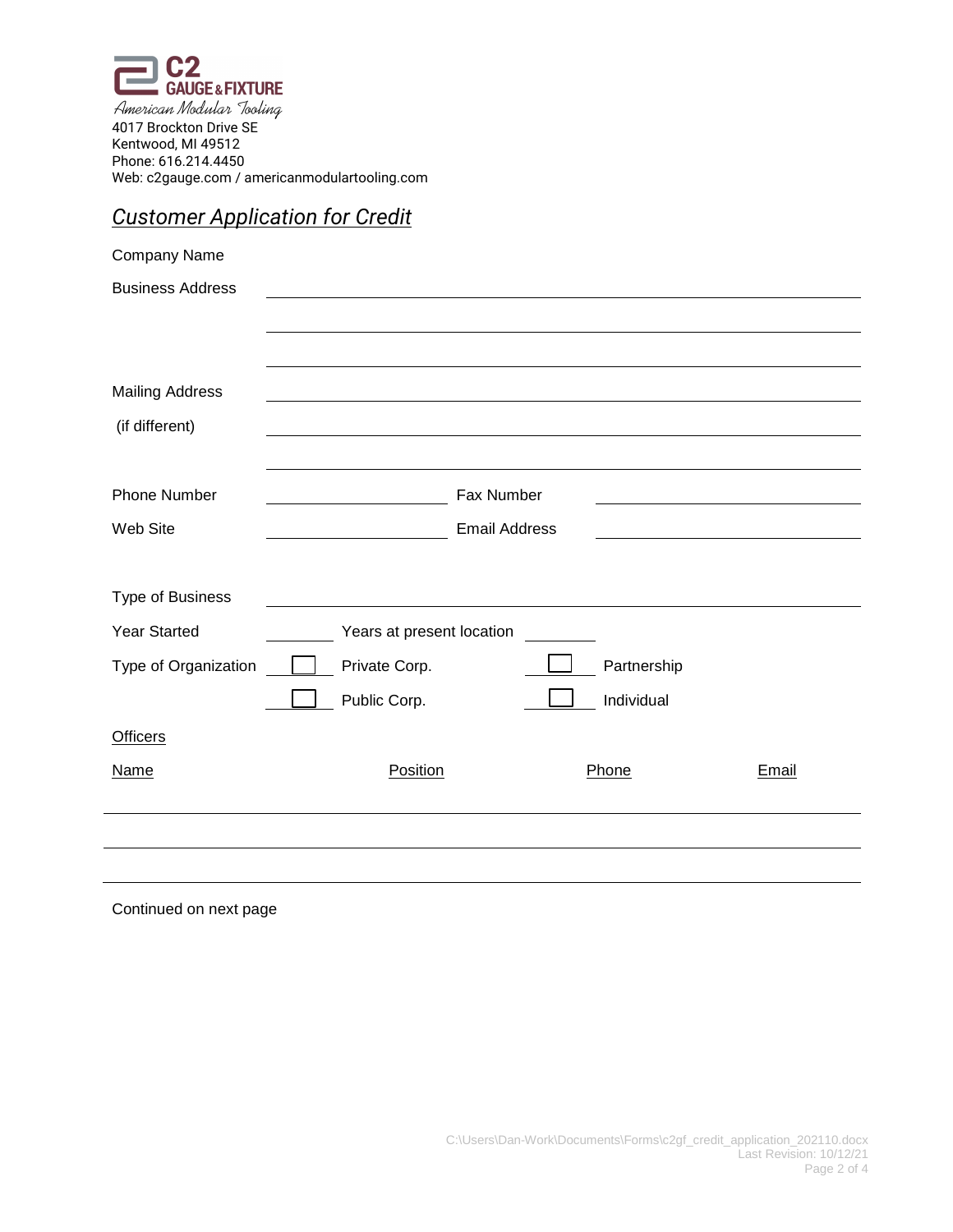

## **Customer Application for Credit (continued)**

References (include account number & contact name)

| 1 <sup>st</sup> Bank                                                                                                                 |                |                                                       |  |
|--------------------------------------------------------------------------------------------------------------------------------------|----------------|-------------------------------------------------------|--|
| Account #                                                                                                                            | Contact        |                                                       |  |
|                                                                                                                                      |                |                                                       |  |
| $1st$ Firm                                                                                                                           | Contact        |                                                       |  |
| Phone/Fax                                                                                                                            |                |                                                       |  |
| $2^{nd}$ Firm                                                                                                                        | Contact        |                                                       |  |
| Phone/Fax                                                                                                                            |                |                                                       |  |
| $3rd$ Firm                                                                                                                           | Contact        |                                                       |  |
| Phone/Fax                                                                                                                            |                |                                                       |  |
| <b>Credit Limit Requested</b><br>$\mathfrak s$<br><u> 1980 - Jan Samuel Barbara, martin di</u>                                       |                |                                                       |  |
|                                                                                                                                      |                |                                                       |  |
| <b>Federal ID Number</b>                                                                                                             |                |                                                       |  |
|                                                                                                                                      |                |                                                       |  |
| <b>Shipping / Preferred Carrier</b>                                                                                                  |                |                                                       |  |
| <b>Carrier Name</b>                                                                                                                  | Account Number |                                                       |  |
| $\mathbf 1$<br><u> 1989 - Johann Harry Harry Harry Harry Harry Harry Harry Harry Harry Harry Harry Harry Harry Harry Harry Harry</u> |                |                                                       |  |
| 2<br><u> 1989 - Andrea Andrew Maria (h. 1989).</u>                                                                                   |                |                                                       |  |
| 3<br><u> 1989 - Johann Stoff, deutscher Stoff, der Stoff, der Stoff, der Stoff, der Stoff, der Stoff, der Stoff, der S</u>           |                |                                                       |  |
|                                                                                                                                      |                |                                                       |  |
|                                                                                                                                      |                |                                                       |  |
| Office use only                                                                                                                      |                |                                                       |  |
|                                                                                                                                      | Amount:        | Date:<br><u> 1999 - Jan Barnett, fransk politiker</u> |  |
| Entered by:                                                                                                                          | Date:          |                                                       |  |
| Route to Accounting on Return to C2G&F                                                                                               |                |                                                       |  |